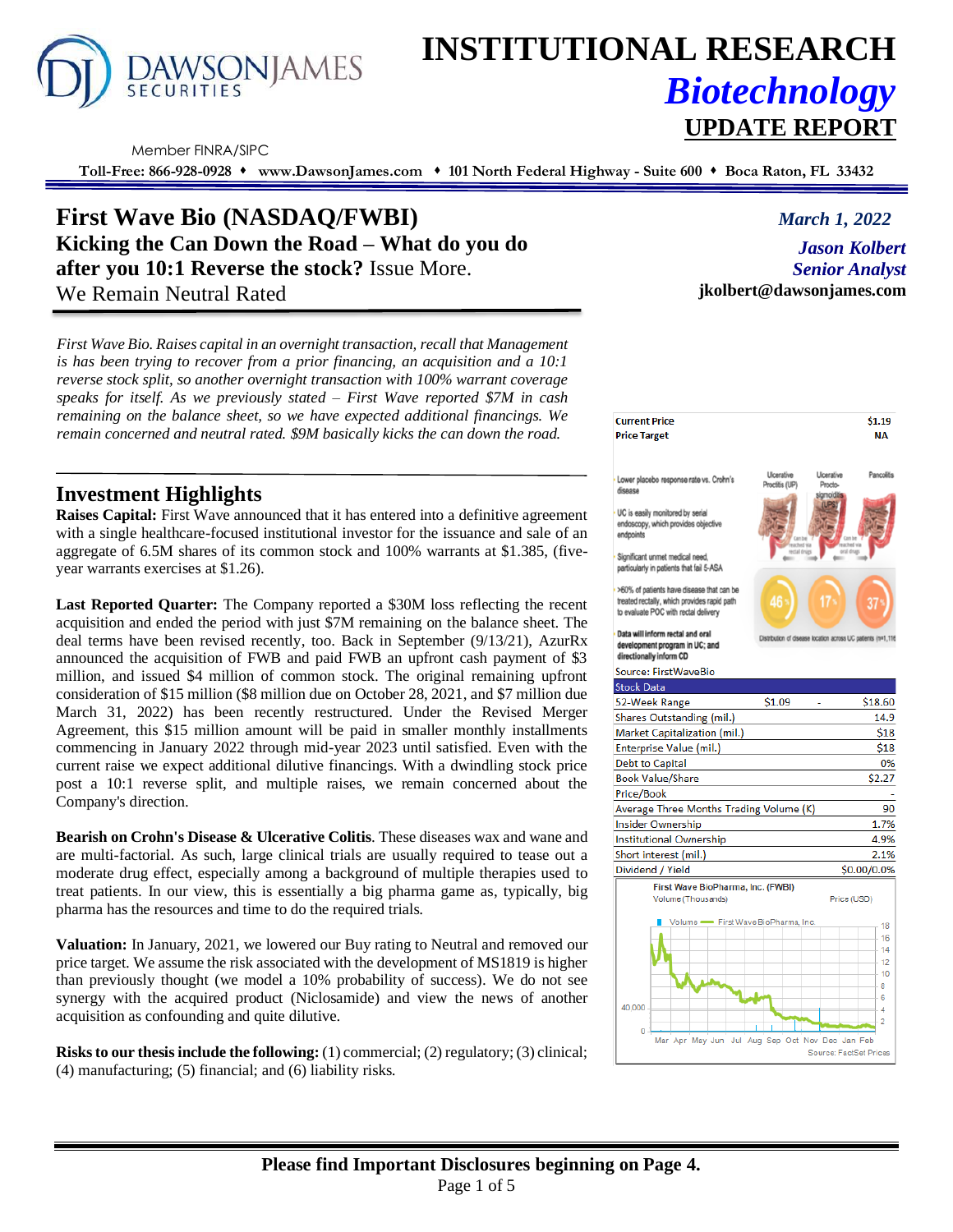

#### **Exhibit 1. Income Statement**

| <b>FWBI.: Income Statement (\$000)</b>           |                |                |                          |          |          |           |                |          |         |          |          |                          |            |           |         |          |        |        |        |                 |          |
|--------------------------------------------------|----------------|----------------|--------------------------|----------|----------|-----------|----------------|----------|---------|----------|----------|--------------------------|------------|-----------|---------|----------|--------|--------|--------|-----------------|----------|
| .: YE December 31                                | 2018A          | 2019A          | 2020A                    | 1021A    | 2021A    | 3Q21A     | 4021E          | 2021E    | 1022E   | 2022E    | 3022E    | 4022E                    | 2022E      | 2023E     | 2024E   | 2025E    | 2026E  | 2027E  | 2028E  | 2029E           | 2030E    |
| Revenue:                                         |                |                |                          |          |          |           |                |          |         |          |          |                          |            |           |         |          |        |        |        |                 |          |
| MS1819 Lipase in CP (Adult)                      |                |                | $\overline{\phantom{a}}$ |          |          |           |                |          |         |          |          |                          |            | 6,094     | 10.280  | 15,040   | 20,176 | 25,709 | 31,657 | 38,043          | 44,888   |
| MS1819 Lipase in CF (Pediatric)                  |                |                |                          |          |          |           |                |          |         |          |          |                          |            | 505       | 1.139   | 1,855    | 2,660  | 3,524  | 4.451  | 5.432           | 6,469    |
| Royalties receivable from H. Pylori              |                |                |                          |          |          |           |                |          |         |          |          |                          |            |           |         |          |        |        |        |                 |          |
| <b>Total Product Sales</b>                       | <b>CALL</b>    |                | <b>A</b>                 |          |          |           | <b>Section</b> | - 11     |         | <b>.</b> | . н.     | <b>College</b>           | <b>COL</b> | 6.600     | 11,418  | 16.895   | 22.836 | 29.233 | 36.108 | 43.474          | 51,356   |
| Royalty Payable to Mayoly Spindler               |                |                |                          |          |          |           |                |          | (14)    | (15)     | (16)     | (17)                     | (61)       | (165)     | (285)   | (422)    | (571)  | (731)  | (903)  | (1,087)         | (1, 284) |
| Total royalties, collaborative revenue           |                |                | $\overline{\phantom{a}}$ |          |          |           |                |          | (14)    | (15)     | (16)     | (17)                     | (61)       | (165)     | (285)   | (422)    | (571   | (731)  | (903)  | (1,087)         | (1, 284) |
| <b>Total Revenue</b>                             | <b>Section</b> | ۰.             | н.                       |          |          |           |                | ۰.       | (14)    | (15)     | (16)     | (17)                     | (61)       | 6,435     | 11.133  | 16.473   | 22.265 | 28.502 | 35.205 | 42,387          | 50,073   |
| <b>Expenses:</b>                                 |                |                |                          |          |          |           |                |          |         |          |          |                          |            |           |         |          |        |        |        |                 |          |
| Costs of Goods Sold                              |                |                |                          |          |          |           |                |          |         |          |          | $\overline{\phantom{a}}$ | $\sim$     | 1,650     | 2,855   | 3,379    | 4,567  | 5,847  | 7,222  | 8.695           | 10,271   |
| %COGS                                            | 0%             | 0 <sup>9</sup> | 0%                       | 30%      | 30%      | 30%       | 309            | 30%      | 30%     | 30%      | 30%      | 309                      | 30%        | 25%       | 25%     | 20%      | 20%    | 20%    | 20%    | 20%             | 20%      |
| Research and Development                         | 4.986          | 8.681          | 19,138                   | 2.516    | 5.648    | 24,378    | 2,349          | 8,700    | 1,921   | 2,004    | 2,172    | 2,255                    | 8.352      | 8,018     | 7.537   | 6,934    | 6,379  | 5,869  | 5,399  | 4.967           | 4,570    |
| <b>%R&amp;D</b>                                  |                |                |                          |          |          |           |                |          |         |          |          |                          |            |           |         |          |        |        |        |                 |          |
| General and Administrative                       | 8,236          | 6.063          | 7,294                    | 5,698    | 3,629    | 6,021     | 2,265          | 8,388    | 2,026   | 2,114    | 2,290    | 2,378                    | 8,808      | 9,248     | 9.433   | 9,621    | 9,814  | 10,010 | 10,210 | 10.415          | 10,623   |
| %SG&A                                            |                |                |                          |          |          |           |                |          |         |          |          |                          |            |           |         |          |        |        |        |                 |          |
| Fair value adjustment, contingent consideration  | 210            |                |                          |          |          |           |                |          |         |          |          |                          |            |           |         |          |        |        |        |                 |          |
| <b>Total Expenses</b>                            | 13.432         | 14.744         | 26.432                   | 8.214    | 9.277    | 30.399    | 4.614          | 17.088   | 3.947   | 4.118    | 4.461    | 4.633                    | 17.160     | 18.916    | 19.824  | 19.934   | 20.760 | 21.726 | 22.831 | 24.077          | 25,464   |
| Operating Income (Loss)                          | (13, 432)      | (14, 744)      | (26, 432)                | (8, 214) | (9,277)  | (30, 399) | (4,614)        | (17,088) | (3,961) | (4, 133) | (4, 477) | (4,650)                  | (17, 221)  | (12, 481) | (8,691) | (3, 462) | 1,505  | 6.776  | 12.374 | 18.311          | 24,608   |
| Interest expense                                 | (102)          | (434)          | (5,840)                  | (5)      | (3)      | (1)       |                |          |         |          |          |                          |            |           |         |          |        |        |        |                 |          |
| Fair value adjustment, warrants                  |                |                | (398)                    | 533      |          | (1)       |                |          |         |          |          |                          |            |           |         |          |        |        |        |                 |          |
| <b>Total Other Income</b>                        | (102)          | (434)          | (6.238)                  | 528      | (2)      | (1)       |                |          |         |          |          |                          |            |           |         |          |        |        |        |                 |          |
| <b>Pretax Income</b>                             | (13,534)       | (15.178)       | (32, 670)                | (7,686)  | (9,279)  | (30, 401) | (4,614)        | (17,088) | (3.961) | (4.133)  | (4, 477) | (4,650)                  | (17, 221)  | (12, 481) | (8,691) | (3,462)  | 1,505  | 6,776  | 12.374 | 18,311          | 24,608   |
|                                                  |                |                |                          |          |          |           |                |          |         |          |          |                          |            |           |         |          |        |        |        |                 |          |
| Income taxes                                     |                |                |                          | (135)    | 22       | (42)      |                |          |         |          |          |                          |            |           | (435)   | (277)    | 150    | 813    | 1,856  | 5,493           | 8,121    |
| <b>Tax Rate</b>                                  |                |                |                          |          |          |           |                |          |         |          |          |                          |            |           |         |          | 10%    | 129    | 15%    | 30 <sup>o</sup> | 33%      |
| <b>GAAP Net Income (Loss)</b>                    | (13,534)       | (15.178)       | (32.670)                 | (7.820)  | (9.257)  | (30.442)  | (4.614)        | (17,088) | (3,961) | (4.133)  | (4, 477) | (4,650)                  | (17, 221)  | (12, 481) | (8,257) | (3, 185) | 1,354  | 5.963  | 10,518 | 12,817          | 16,488   |
| Foreign currency translation adjustment & or Dvd | (194)          | (116)          | (154)                    | (29.981) | (3, 451) | (118)     |                |          |         |          |          |                          |            |           |         |          |        |        |        |                 |          |
| <b>GAAP Total Comprehensive Income (Loss)</b>    | (13, 728)      | (15.294)       | (32.824)                 | (29.981) | (12,730) | (30.518)  | (4,614)        | (17.088) | (3.961) | (4, 133) | (4, 477) | (4,650)                  | (17, 221)  | (12, 481) | (8.257) | (3, 185) | 1.354  | 5.963  | 10.518 | 12,817          | 16,488   |
| <b>GAAP-EPS</b>                                  | (0.86)         | (0.72)         | (1.15)                   | (0.14)   | (0.12)   | (3.26)    | (0.49)         | (0.45)   | (0.25)  | (0.26)   | (0.28)   | (0.29)                   | (1.08)     | (0.78)    | (0.52)  | (0.20)   | 0.08   | 0.37   | 0.65   | 0.78            | 1.01     |
| GAAP-EPS (Dil)                                   | (0.86)         | (0.73)         | (1.15)                   | (0.14)   | (0.12)   | (3.26)    | (0.49)         | (0.45)   | (0.18)  | (0.18)   | (0.20)   | (0.20)                   | (0.76)     | (0.55)    | (0.36)  | (0.14)   | 0.06   | 0.26   | 0.46   | 0.55            | 0.71     |
| Wgtd Avg Shrs (Bas) - '000s                      | 15,696         | 22.424         | 28.436                   | 55.348   | 78.124   | 9.342     | 9,352          | 38.042   | 15.861  | 15,877   | 15,893   | 15,909                   | 15.885     | 15,948    | 16.012  | 16,077   | 16,141 | 16,206 | 16,271 | 16.336          | 16,401   |
| Wgtd Avg Shrs (Dil) - '000s                      | 15,696         | 22.424         | 28,436                   | 55,348   | 78,124   | 9.342     | 9,352          | 38,042   | 22,361  | 22,585   | 22.81    | 23,039                   | 22,699     | 22,763    | 22,828  | 22,893   | 22,958 | 23.024 | 23,090 | 23,156          | 23,222   |

*Source: Dawson James estimates, company reports*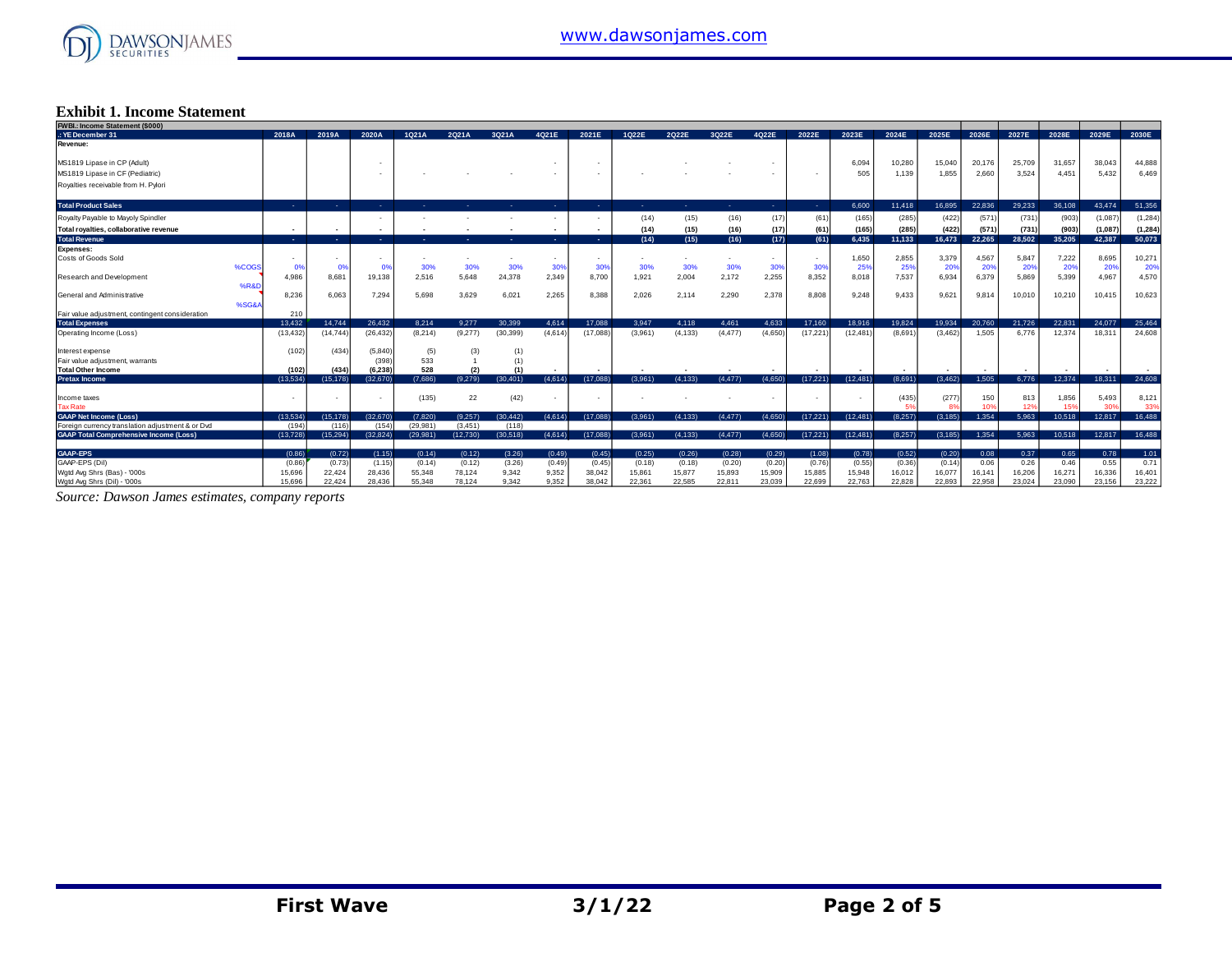

#### **Risk Analysis**

In addition to the typical risks associated with development-stage specialty pharmaceutical companies, potential risks specific to AzurRx are as follows:

**Financial risk.** The Company may need to raise capital in the marketplace in order to successfully push its products into the next phase, and there can be no assurances that the Company will be able to successfully raise capital and or do so on favorable terms.

**Clinical and regulatory risk**. Lead products must start and complete clinical trials. Trials may not produce results sufficient for regulatory approval.

Partnership risk. First Wave may seek partnerships for clinical development support and commercialization. We have no specific knowledge of any discussions with possible partners today, and there can be no assurances that the Company will be able to secure a favorable partnership.

**Commercial risk.** There are no assurances that the Company will be able to secure favorable pricing, commercially launch products, and achieve significant market share to become profitable.

**Legal and intellectual property risk.** The Company may have to defend its patents and technical know-how, and there can be no assurances that the patents will not be infringed or will be held as valid if challenged, and or that the Company may infringe on third parties' patents.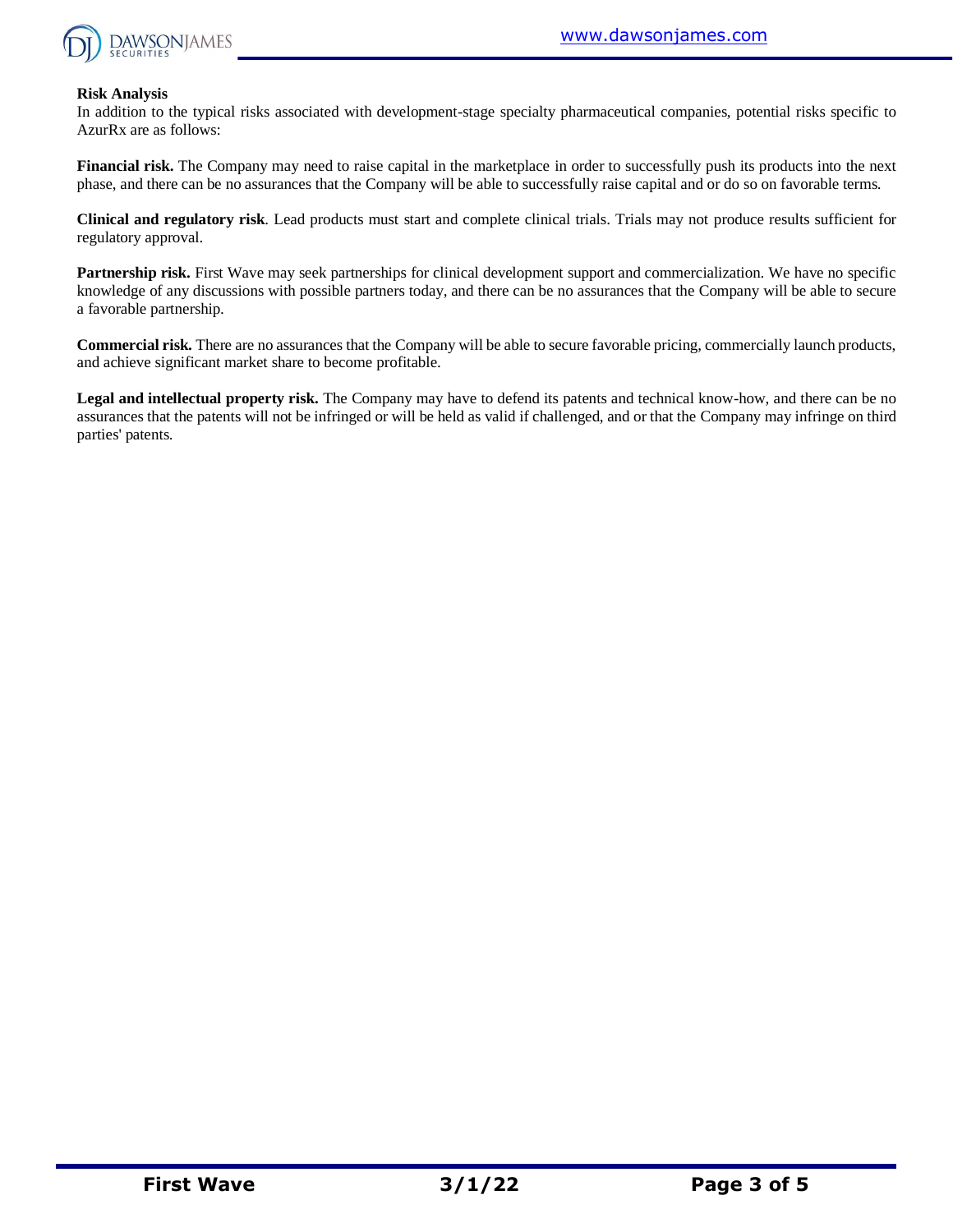

#### **Important Disclosures:**

#### **Price Chart:**



Price target and rating changes over the past three years: Initiated – Buy – July 11,  $2019$  – Price Target \$7.00 Update - Buy – August 15, 2019 – Price Target \$7.00 Update - Buy – September 25, 2019 – Price Target \$7.00 Update - Buy – October 15, 2019 – Price Target \$7.00 Update - Buy – March 3, 2020 – Price Target \$7.00 Price Target Change - Buy – May 4, 2020 – \$7.00 to \$3.00 Rating Change – Neutral – January 5, 2021 Price Target – NA Update – Neutral – April 1, 2021 Price Target – NA Update – Neutral – May 26, 2021 Price Target – NA Update – Neutral – September 13, 2021 Price Target – NA Update – Neutral – December 28, 2021 Price Target – NA Update – Neutral – February 28, 2022 Price Target – NA

Dawson James Securities, Inc. (the "Firm") is a member of the Financial Industry Regulatory Authority ("FINRA") and the Securities Investor Protection Corporation ("SIPC").

The Firm does not make a market in the securities of the subject Company (s). The Firm has NOT engaged in investment banking relationships with FWBI in the prior twelve months, as a manager or co-manager of a public offering and has NOT received compensation resulting from those relationships. The Firm may seek compensation for investment banking services in the future from the subject Company (s). The Firm has not received any other compensation from the subject Company (s) in the last 12 months for services unrelated to managing or co-managing of a public offering.

Neither the research analyst(s) whose name appears on this report nor any member of his (their) household is an officer, director or advisory board member of these companies. The Firm and/or its directors and employees may own securities of the Company (s) in this report and may increase or decrease holdings in the future. As of January 27, 2022, the Firm as a whole did not beneficially own 1% or more of any class of common equity securities of the subject company(s) of this report. The Firm, its officers, directors, analysts or employees may affect transactions in and have long or short positions in the securities (or options or warrants related to those securities) of the Company (s) subject to this report. The Firm may affect transactions as principal or agent in those securities.

Analysts receive no direct compensation in connection with the Firm's investment banking business. All Firm employees, including the analyst(s) responsible for preparing this report, may be eligible to receive non-product or service specific monetary bonus compensation that is based upon various factors, including total revenues of the Firm and its affiliates as well as a portion of the proceeds from a broad pool of investment vehicles consisting of components of the compensation generated by investment banking activities, including but not limited to shares of stock and/or warrants, which may or may not include the securities referenced in this report.